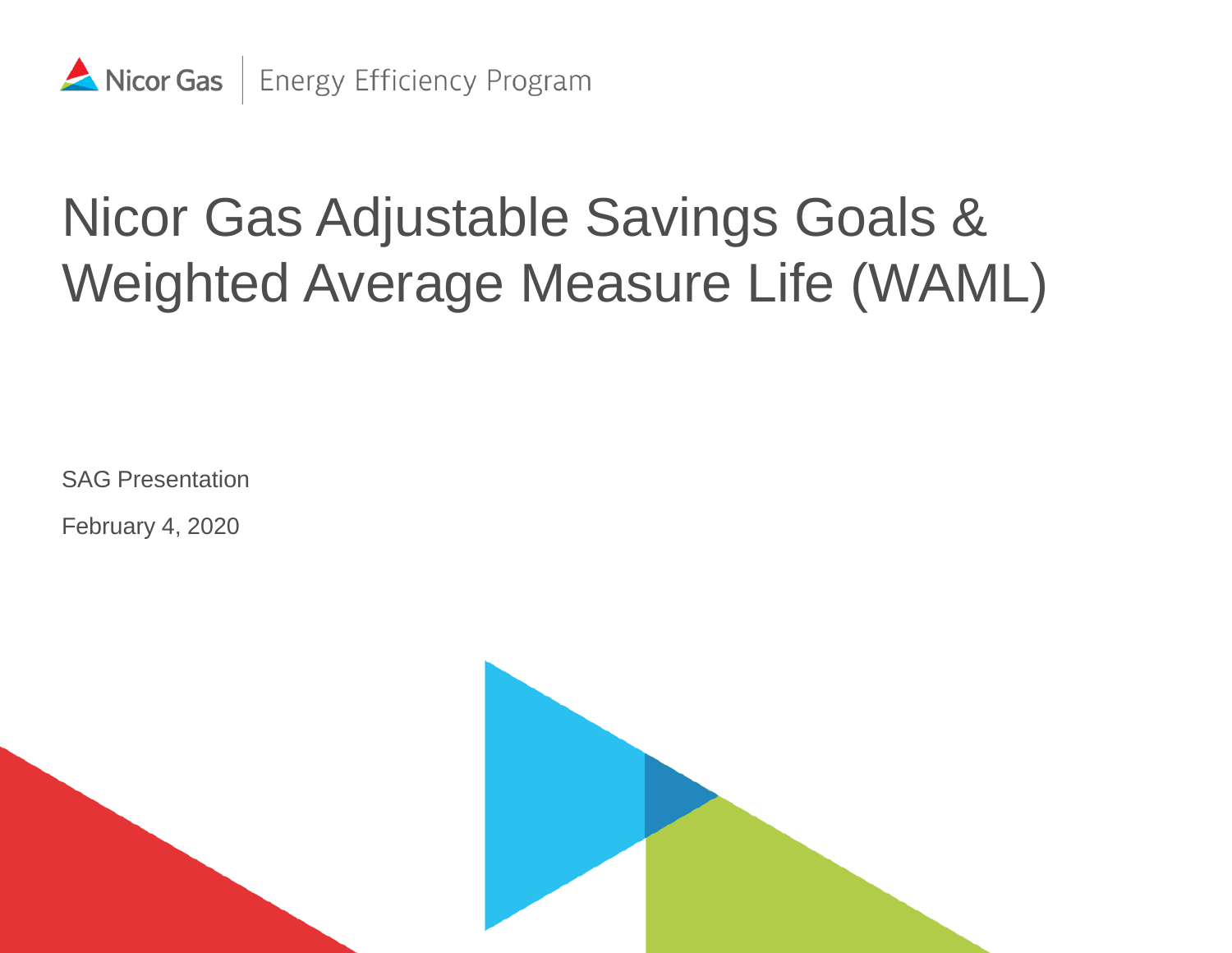#### **Overview**



#### **Adjustable Savings Goals 2020 Updates**

- Approved Plan Goals
- Measures Affected
- Key Calculations Updates and Errata Review
- Adjusted Savings Goals

#### **Adjustable Weighted Average Measure Life (WAML)**

- Measure Life Assumptions based on TRMv8 & Custom EUL **Update**
- Adjusted WAML Based on TRMv8 Measure Life Updates
- Custom EUL Measure Life Updates

Note: All Adjustable Savings Goals and Weighted Average Measure Life updates presented have been reviewed and confirmed by Third Party Evaluator (Guidehouse).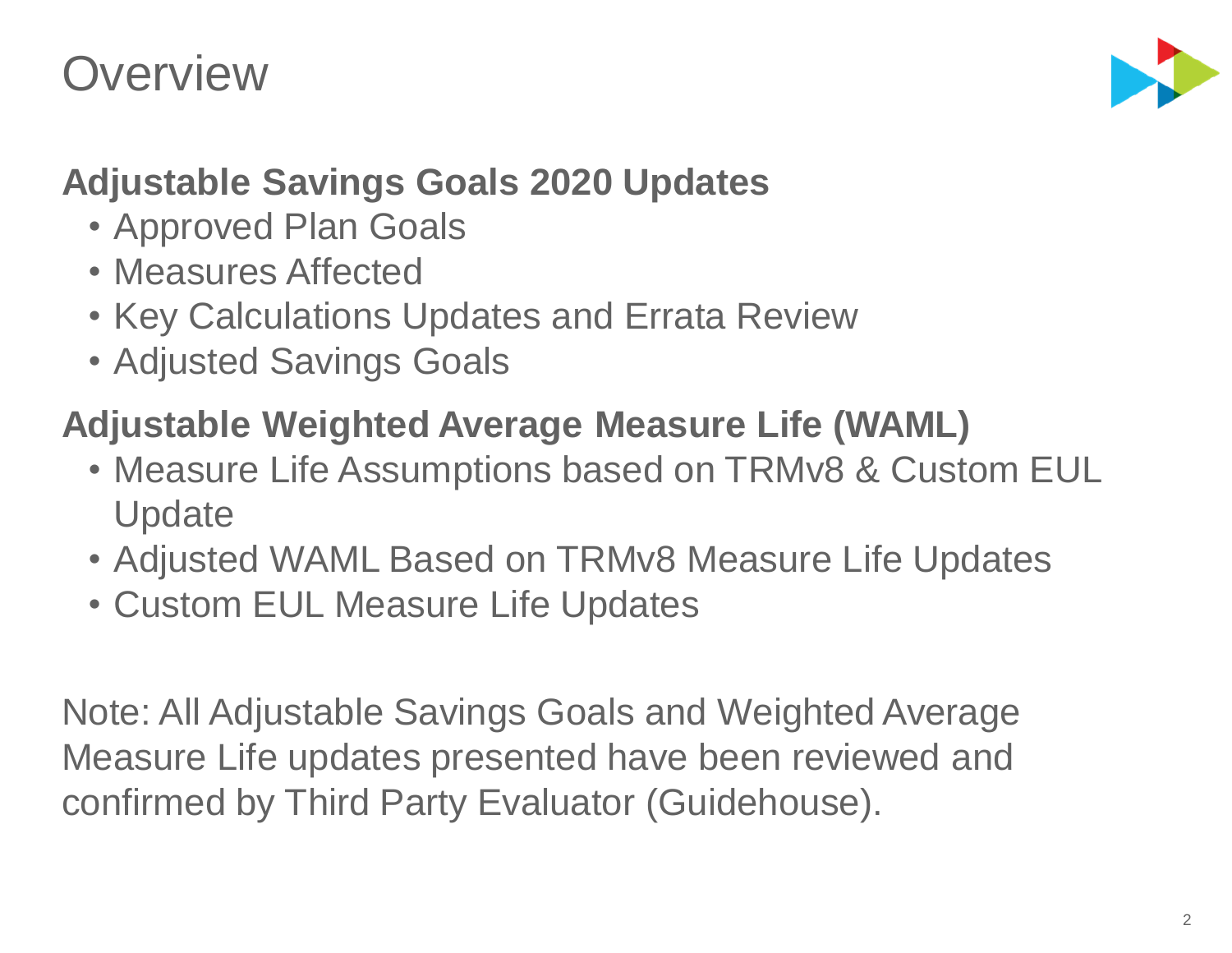#### Approved Plan Goals



| Year                                        | <b>Net Therms</b> | <b>Life Cycle Net</b><br><b>Therms</b> |
|---------------------------------------------|-------------------|----------------------------------------|
| 2018                                        | 16,509,650        | 213,084,028                            |
| 2019                                        | 16,509,650        | 213,084,028                            |
| 2020                                        | 16,509,650        | 213,084,028                            |
| 2021                                        | 16,509,650        | 213,084,028                            |
| 4 Year                                      | 852,335,980       |                                        |
| <b>Weighted Average Measure Life (WAML)</b> | 12.91             |                                        |
| <b>Stipulated WAML Minimum</b>              | 11.91             |                                        |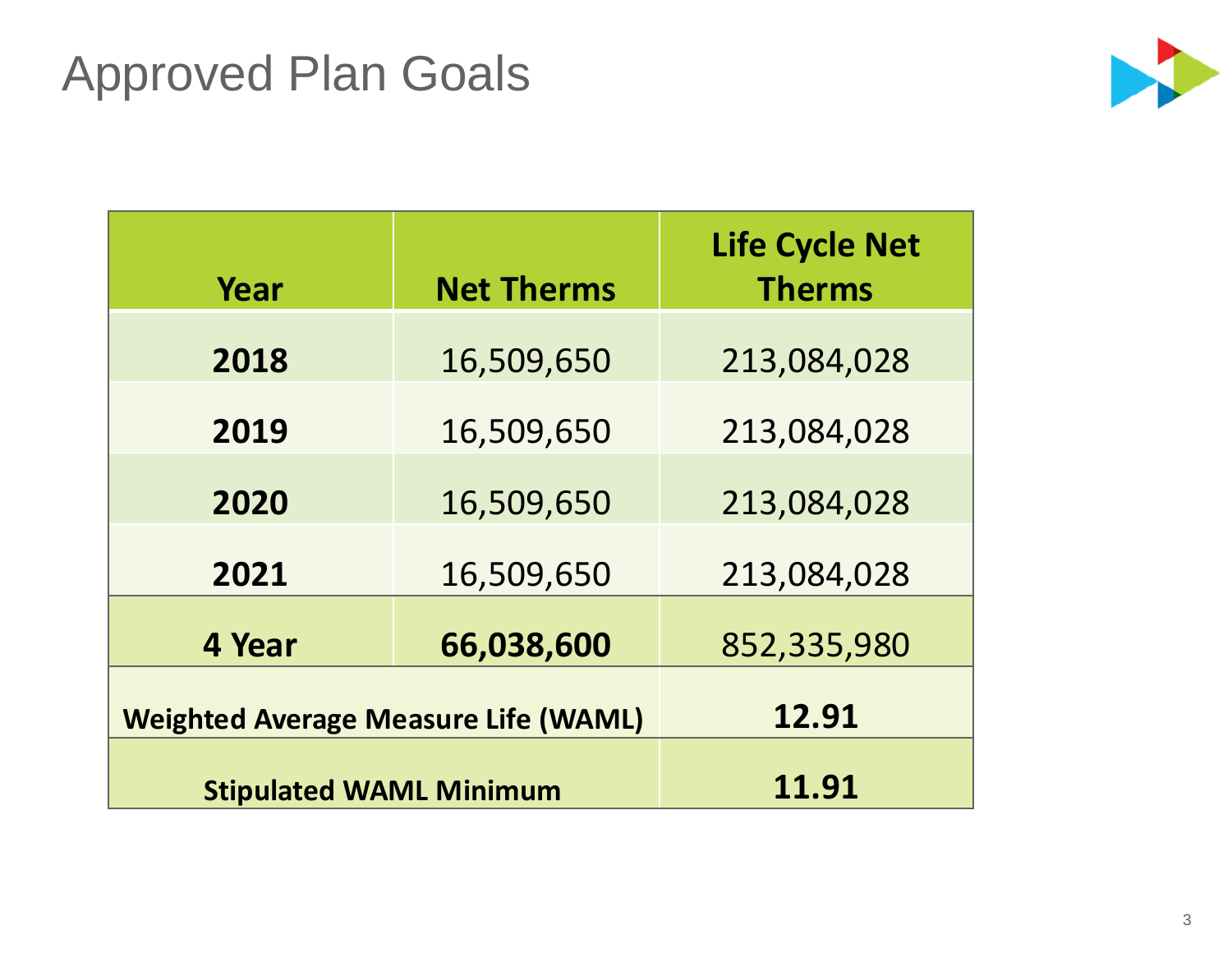#### Measures by Program



|              |                                   |                                |                            | "Customized"                  |                 |                         |
|--------------|-----------------------------------|--------------------------------|----------------------------|-------------------------------|-----------------|-------------------------|
|              | <b>No TRMv8</b><br><b>Measure</b> | <b>TRMv8</b><br><b>Measure</b> | "Customized"<br><b>TRM</b> | <b>TRM</b><br><b>Measures</b> | <b>Custom</b>   |                         |
| Program      | <b>Change</b>                     | <b>Change</b>                  | <b>Measures</b>            | <b>Change</b>                 | <b>Measures</b> | <b>Total</b>            |
| <b>BEER</b>  | 74                                | 24                             | 5                          | $\overline{2}$                | 6               | 111                     |
| <b>BNC</b>   | $\overline{0}$                    | $\overline{0}$                 | $\overline{0}$             | $\overline{0}$                | 3               | $\overline{\mathbf{3}}$ |
| Custom       | $\Omega$                          | $\Omega$                       | $\overline{0}$             | $\overline{0}$                | 13              | 13                      |
| <b>HEER</b>  | 10                                | $\Omega$                       | $\overline{0}$             | $\overline{0}$                | $\overline{0}$  | 10                      |
| <b>HES</b>   | 25                                | $\Omega$                       | 1                          | $\overline{0}$                | 3               | 29                      |
| IQ           | 26                                | $\overline{2}$                 | $\overline{2}$             | $\overline{0}$                | 5               | 35                      |
| <b>MF</b>    | 25                                | 9                              | $\overline{2}$             | $\overline{0}$                | 6               | 42                      |
| Outreach     | 6                                 | $\Omega$                       | $\Omega$                   | $\Omega$                      | $\overline{1}$  | 7                       |
| <b>RNC</b>   | $\Omega$                          | $\Omega$                       | $\overline{0}$             | $\overline{0}$                | $\mathbf{1}$    | $\mathbf{1}$            |
| <b>SB</b>    | 23                                | 14                             | 3                          | $\overline{2}$                | 4               | 46                      |
| <b>SEM</b>   | $\Omega$                          | $\Omega$                       | $\overline{0}$             | $\Omega$                      | 3               | $\overline{\mathbf{3}}$ |
| <b>Total</b> | 189                               | 49                             | 13                         | 4                             | 45              | 300                     |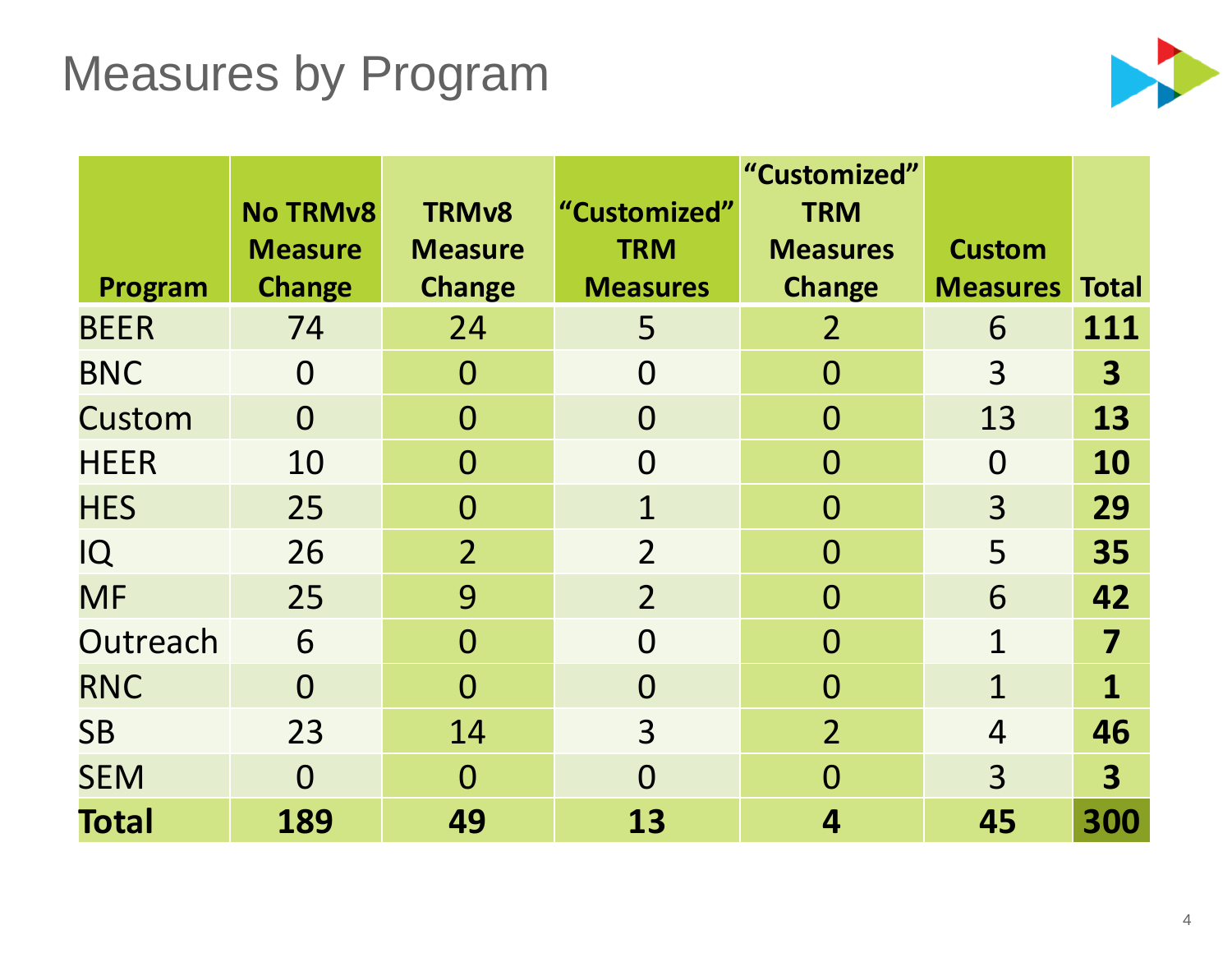### Customized TRM Measures



**For Nicor Gas E3 model purposes, "Customized TRM" measure is a measure that utilizes the TRM methodology to calculate savings, in conjunction with:** 

- **past program verified savings history & methodologies**
- **Nicor Gas specific market research and/or weighted average savings calculations**
- **other workpaper research/methodologies to determine specific Nicor Gas plan savings estimates.**
- 17 measures identified in original Adjustable Savings Goal template as "Custom" calculate savings using the TRM
- Savings for these Customized TRM measures could potentially be impacted by future TRM version changes.
- Measure Life changes in the TRM will also impact these Customized TRM measures.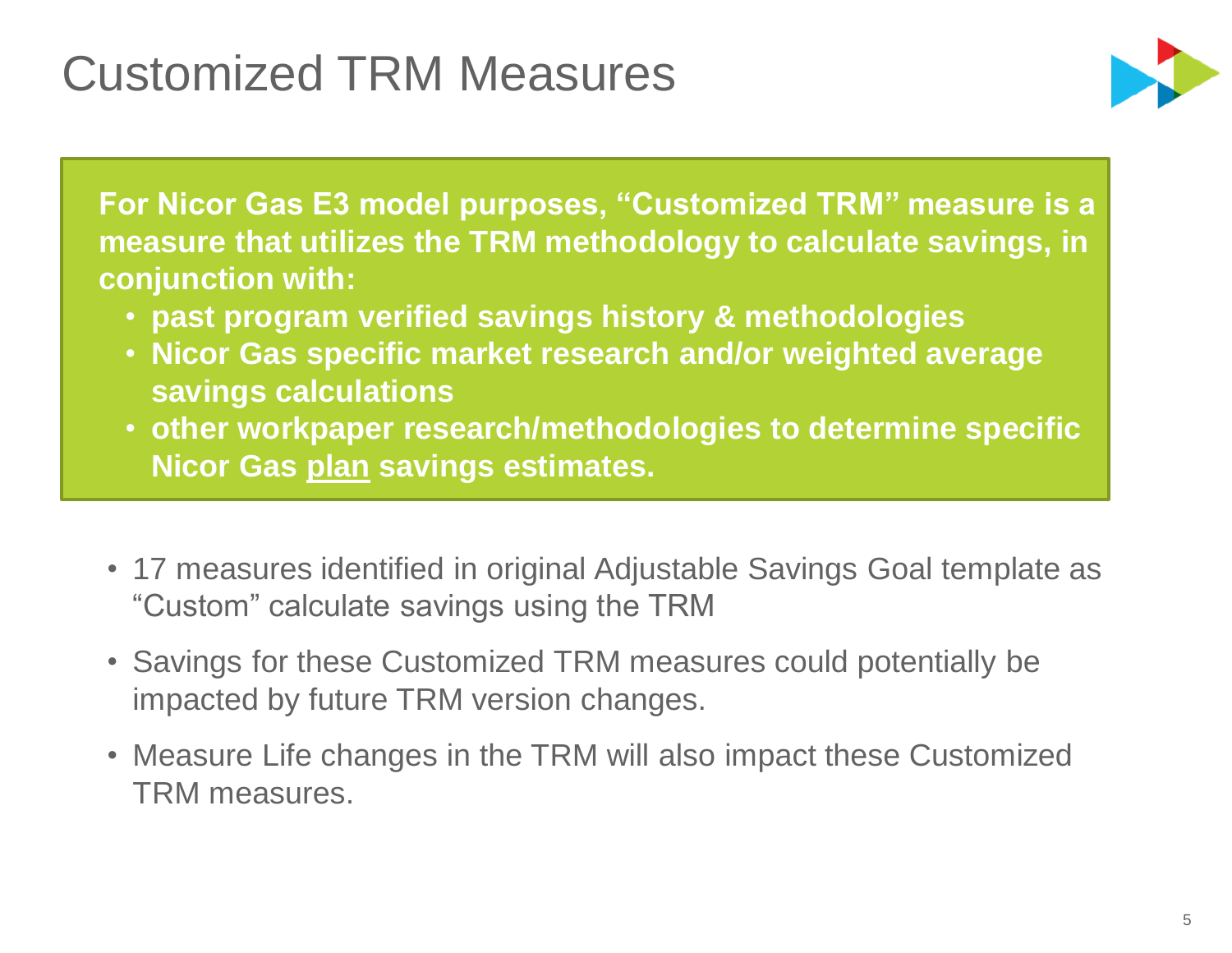

Measure Updates based on TRMv8

- 4.4 EFLH Table Updates (C&I):
	- Boiler
	- Furnace
	- Boiler Tune Up
- 4.2.11 Spray valve (C&I)
- 4.3.3 Showerheads (C&I)
- 4.4.10 Boiler (C&I)
- 4.4.48 Small Commercial Thermostat (C&I) was 4.4.18
- 5.6.3 Floor Insulation Above Crawlspace (Res)

V7.0 Errata Reviewed – No impact to the measures in the Adjustable Savings Goals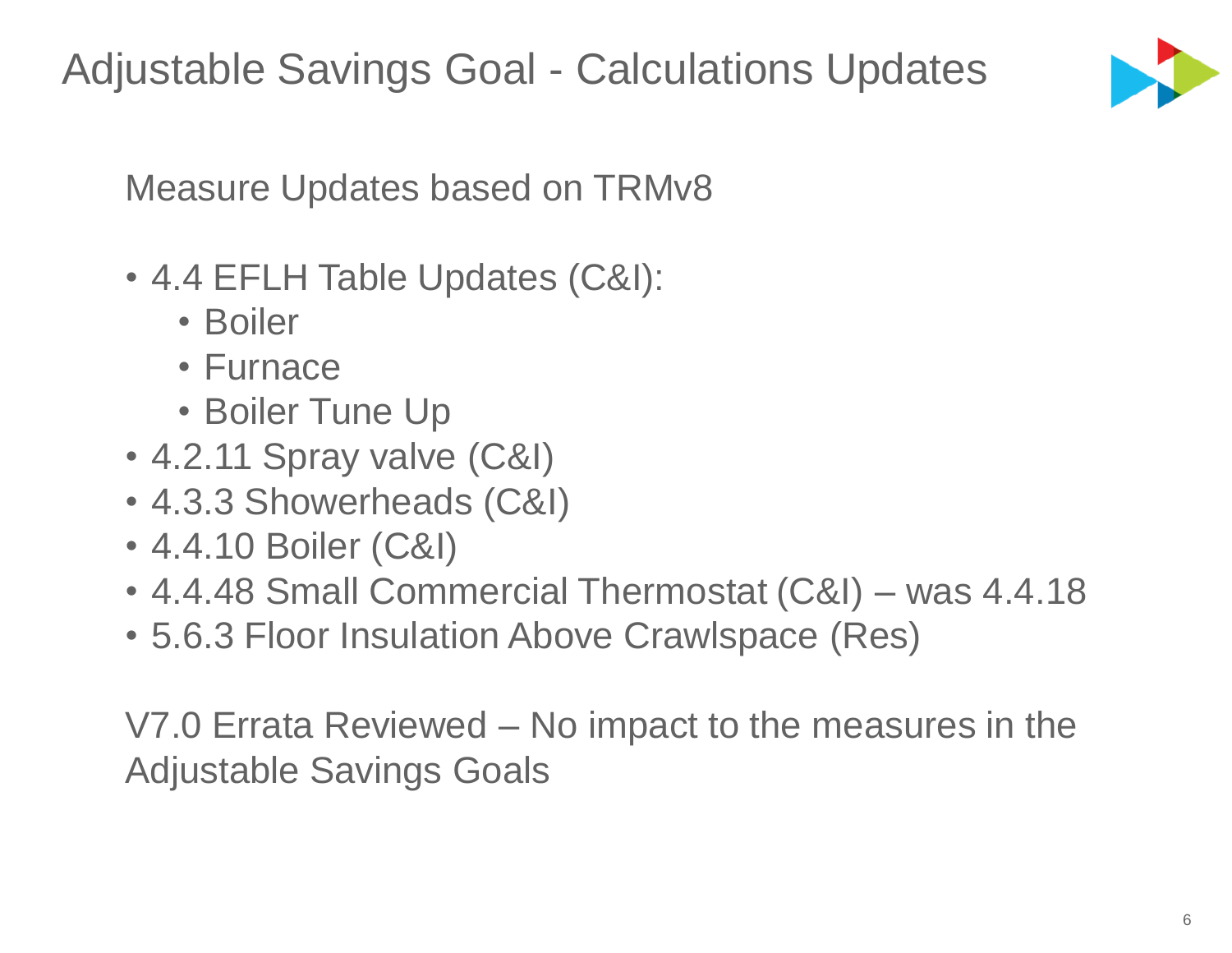#### Customized TRM Measures – Calculations Updates



- Customized TRM 4.2.11 Pre-Rinse Spray Valve (Salon Sprayer)
	- Spray valve baseline flow rate has been updated to 1.23 GPM
	- New spray valve flow rate has been updated to 0.98 GPM
- Programmable Thermostat Commercial (Small Commercial Thermostat)
	- Was Customized TRM 4.4.18, and now is Customized TRM 4.4.48
	- New Algorithm & EFLH Table Updates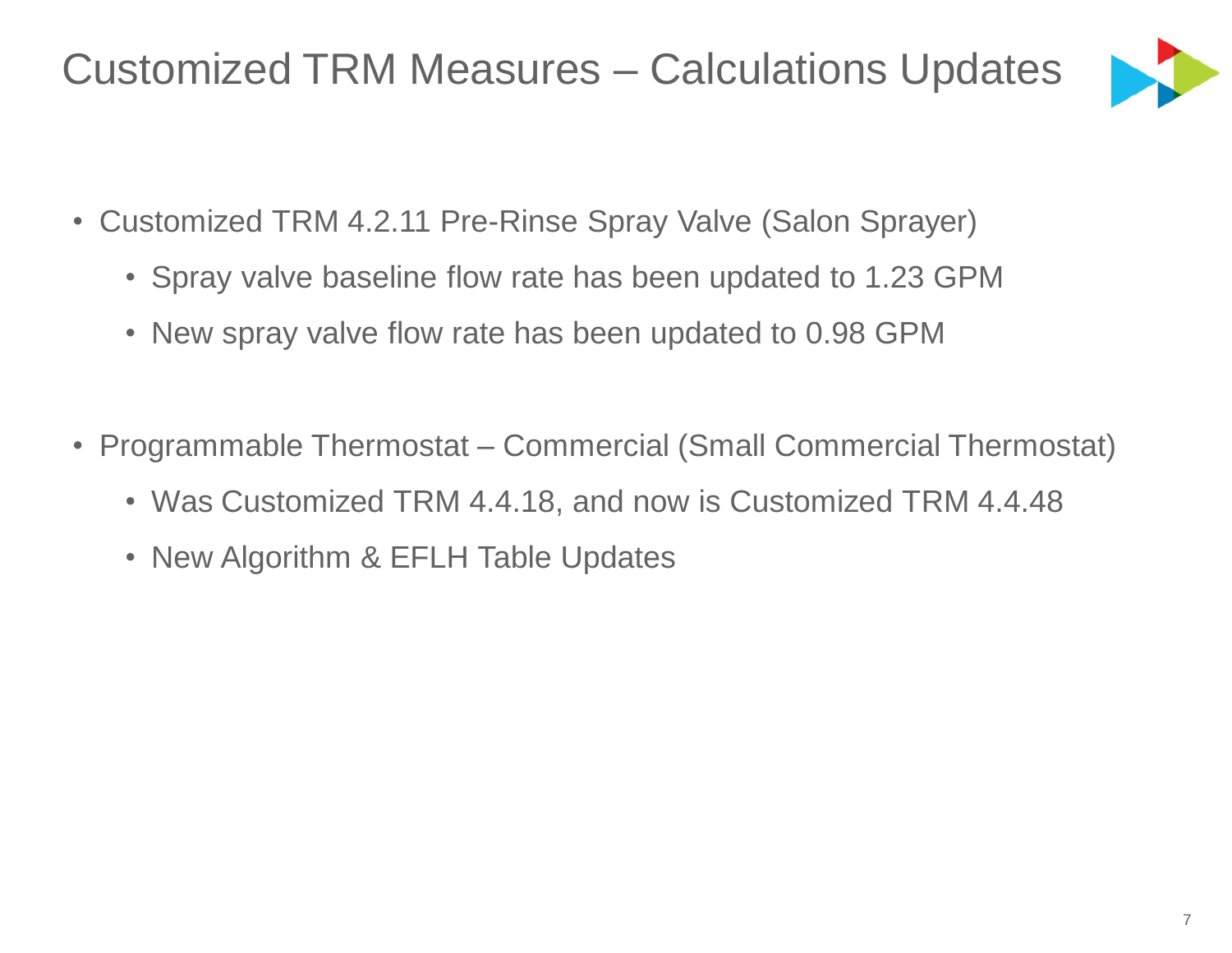## Change In Savings Goal By Measure Group



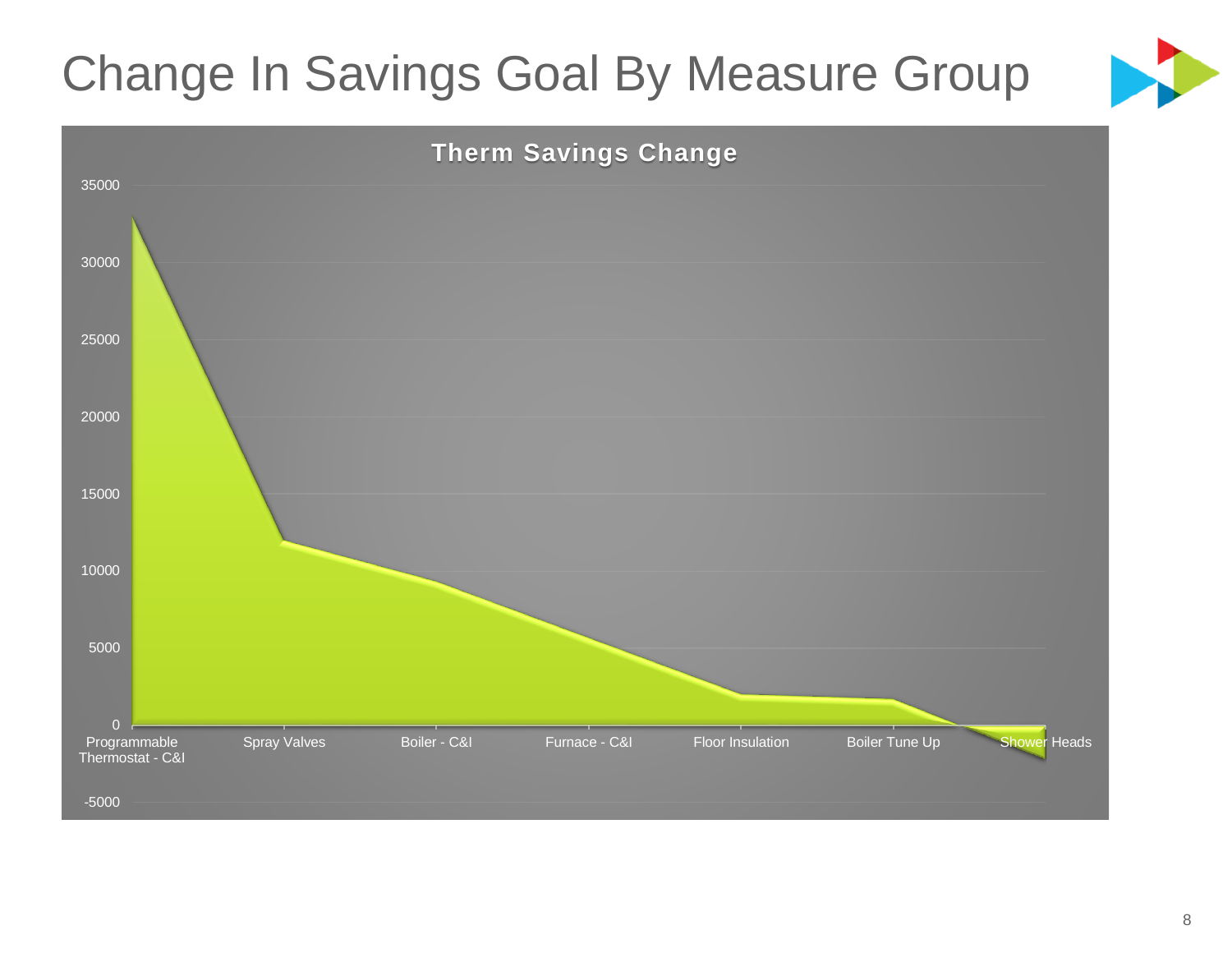### Change in Savings Goal by Measure



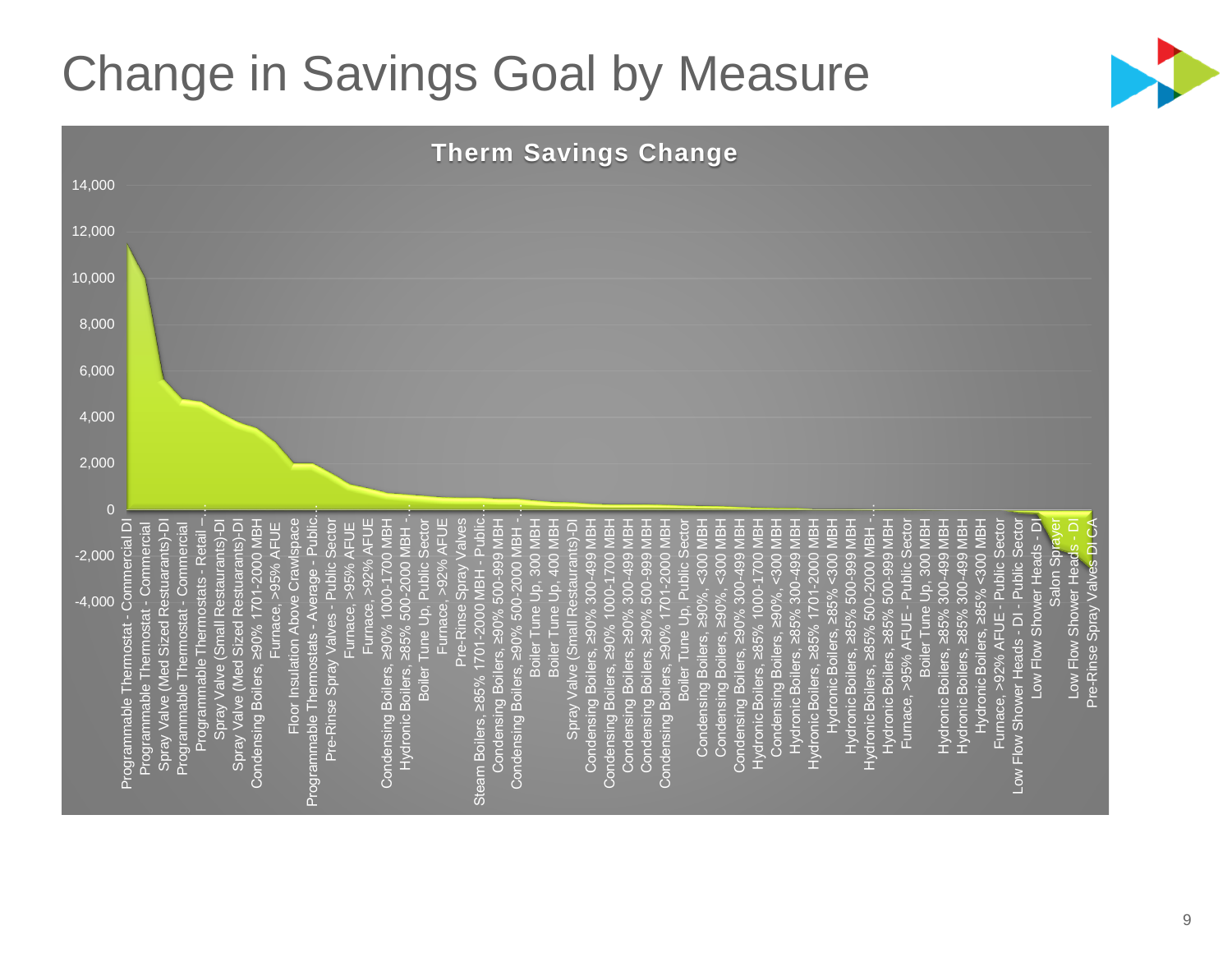#### Adjustable Savings Goals - 2020



#### Nicor Gas Net Therm Savings Goals based on TRMv8 Update

|                                 | (Therms)   | <b>Adjusted Energy Savings</b><br><b>Plan Energy Savings Goal</b><br><b>Goal (Therms)</b> |            |         |           |                                                                                              |                                                                                              |  |  |  |  |  |  |  |  | <b>Energy Savings</b><br><b>Adjustment to Plan Goal</b><br>(Therms) | <b>Brief Explanation of Significant</b><br><b>Adjustments</b> |
|---------------------------------|------------|-------------------------------------------------------------------------------------------|------------|---------|-----------|----------------------------------------------------------------------------------------------|----------------------------------------------------------------------------------------------|--|--|--|--|--|--|--|--|---------------------------------------------------------------------|---------------------------------------------------------------|
| Program                         | 2020       |                                                                                           | 2020       |         | 2020      | 2020                                                                                         |                                                                                              |  |  |  |  |  |  |  |  |                                                                     |                                                               |
|                                 |            |                                                                                           |            |         |           |                                                                                              |                                                                                              |  |  |  |  |  |  |  |  |                                                                     |                                                               |
| <b>BEER</b>                     |            | 2,859,285                                                                                 |            |         | 2,890,190 |                                                                                              | Programmable Thermostat,<br>30,905 Showerhead, Spray Valves, Boiler,<br>Furnace & EFLH Table |  |  |  |  |  |  |  |  |                                                                     |                                                               |
| <b>BNC</b>                      | 314,272    |                                                                                           |            | 314,272 |           | $\mathbf 0$                                                                                  |                                                                                              |  |  |  |  |  |  |  |  |                                                                     |                                                               |
| <b>Custom</b>                   |            | 3,517,892                                                                                 | 3,517,892  |         | $\bf{0}$  |                                                                                              |                                                                                              |  |  |  |  |  |  |  |  |                                                                     |                                                               |
| Outreach                        |            | 1,569,325                                                                                 | 1,609,226  |         |           | 39,901 2019 Changes                                                                          |                                                                                              |  |  |  |  |  |  |  |  |                                                                     |                                                               |
| <b>HEER</b>                     |            | 3,706,226                                                                                 | 3,582,999  |         |           | $-123,228$ 2019 Changes                                                                      |                                                                                              |  |  |  |  |  |  |  |  |                                                                     |                                                               |
| <b>HES</b>                      |            | 537,661                                                                                   | 506,317    |         |           | $-31,343$ 2019 Changes                                                                       |                                                                                              |  |  |  |  |  |  |  |  |                                                                     |                                                               |
| <b>I</b> IQ                     |            | 1,816,459                                                                                 | 1,839,354  |         | 22,896    | Boiler & Floor Insulation Above<br>Crawlspace                                                |                                                                                              |  |  |  |  |  |  |  |  |                                                                     |                                                               |
| <b>MF</b>                       |            | 573,562                                                                                   | 571,667    |         | $-1,895$  | Programmable Thermostat, Spray<br>Values, Boiler, Boiler Tune Up                             |                                                                                              |  |  |  |  |  |  |  |  |                                                                     |                                                               |
| RNC                             |            | 162,338                                                                                   | 162,338    |         | $\bf{0}$  |                                                                                              |                                                                                              |  |  |  |  |  |  |  |  |                                                                     |                                                               |
| <b>SB</b>                       | 486,827    |                                                                                           | 508,716    |         |           | Programmable Thermostat,<br>21,889 Showerhead, Spray Valves, Boiler,<br>Furnace & EFLH Table |                                                                                              |  |  |  |  |  |  |  |  |                                                                     |                                                               |
| <b>SEM</b>                      | 965,804    |                                                                                           |            |         | 965,804   | $\bf{0}$                                                                                     |                                                                                              |  |  |  |  |  |  |  |  |                                                                     |                                                               |
|                                 |            |                                                                                           |            |         |           |                                                                                              |                                                                                              |  |  |  |  |  |  |  |  |                                                                     |                                                               |
| <b>Portfolio Total (Therms)</b> | 16,509,650 |                                                                                           | 16,468,775 |         |           | $-40,875$                                                                                    |                                                                                              |  |  |  |  |  |  |  |  |                                                                     |                                                               |

Note: All Adjustable Savings Goals presented has been reviewed and confirmed by Third Party Evaluator (Guidehouse).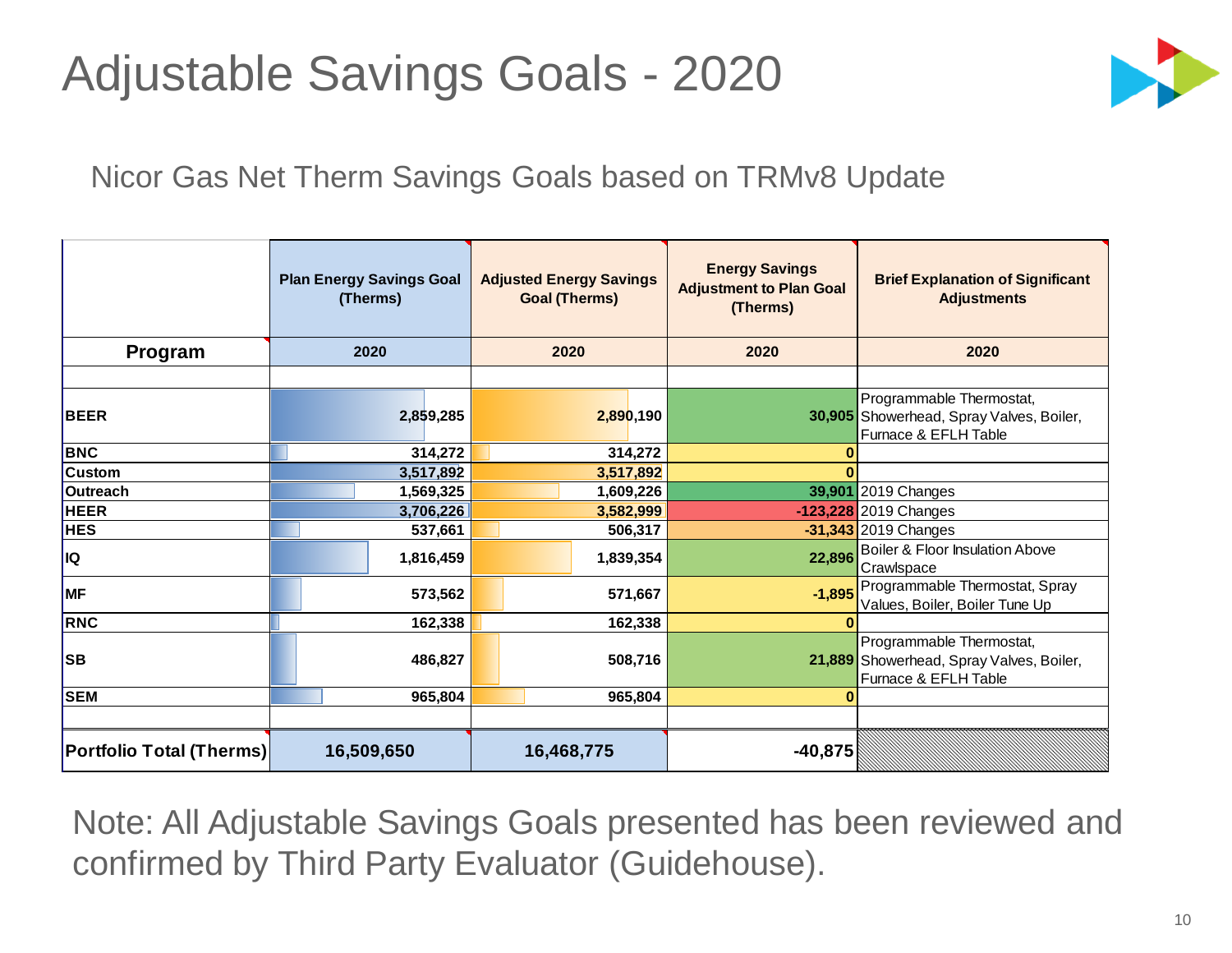#### Adjusted Savings Goals



Nicor Gas's Net Therm Savings Goals based on TRMv8 Update (2021 data provided for information only)

| Year         | 2018 Plan Goal<br><b>Net Therms</b> | <b>Adjusted Goal</b><br><b>Net Therms</b> | <b>Difference</b> |
|--------------|-------------------------------------|-------------------------------------------|-------------------|
| 2018         | 16,509,650                          | 16,509,650                                | $\Omega$          |
| 2019         | 16,509,650                          | 16,406,931                                | (102, 719)        |
| 2020         | 16,509,650                          | 16,468,775                                | (40, 875)         |
| 2021         | 16,509,650                          | 16,468,775                                | (40, 875)         |
| 4 Year Total | 66,038,601                          | 65,854,131                                | (184, 470)        |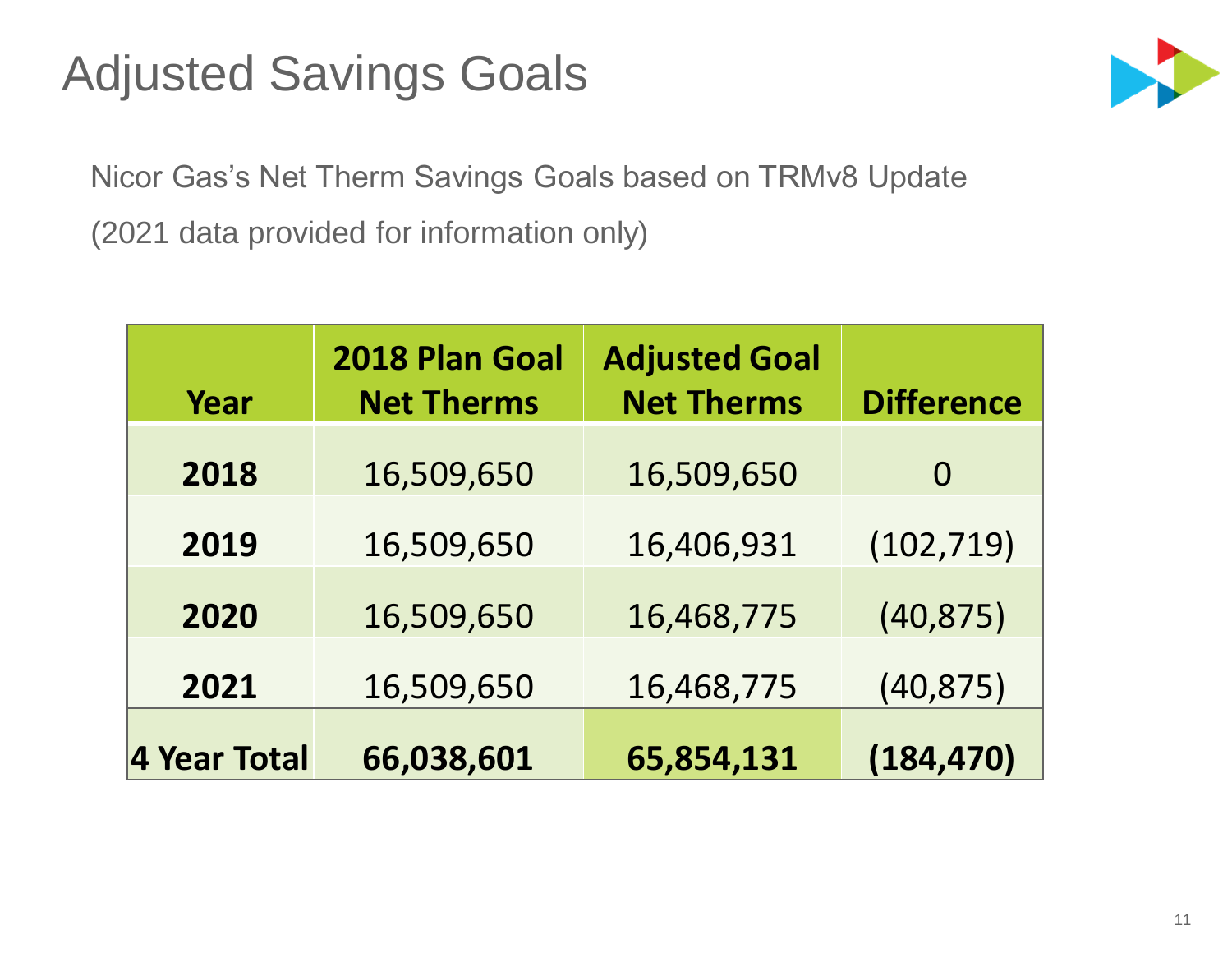## Measure Life TRMv8 Updates



#### Measures affected by TRMv8 Measure Life(ML) updates

|               | <b>TRM Measures</b>                  |                               |                                | <b>Customized TRM Measures</b> | <b>Custom Measures</b>        |                               |                         |
|---------------|--------------------------------------|-------------------------------|--------------------------------|--------------------------------|-------------------------------|-------------------------------|-------------------------|
|               | TRM <sub>v8</sub><br><b>Adjusted</b> | TRM <sub>v8</sub><br>Adjusted | TRM <sub>v</sub> 8<br>Adjusted | TRM <sub>v</sub> 8<br>Adjusted | TRM <sub>v8</sub><br>Adjusted | TRM <sub>v8</sub><br>Adjusted |                         |
| Program       | ML (No)                              | ML (Yes)                      | ML (No)                        | ML (Yes)                       | ML (No)                       | ML (Yes)                      | <b>Total</b>            |
| <b>BEER</b>   | 84                                   | 14                            | 5                              | 2 <sup>1</sup>                 | 6                             | $\overline{0}$                | 111                     |
| <b>BNC</b>    | $\overline{0}$                       | $\overline{0}$                | $\overline{O}$                 | $\overline{0}$                 | $\overline{3}$                | $\overline{0}$                | $\overline{\mathbf{3}}$ |
| <b>Custom</b> | $\Omega$                             | $\overline{0}$                | $\overline{O}$                 | $\overline{0}$                 | 8                             | 5                             | 13                      |
| <b>HEER</b>   | 10                                   | $\overline{0}$                | $\overline{0}$                 | $\overline{0}$                 | $\overline{0}$                | $\overline{0}$                | <b>10</b>               |
| <b>HES</b>    | 25                                   | $\overline{O}$                | $\mathbf{1}$                   | $\overline{0}$                 | $\overline{3}$                | $\Omega$                      | 29                      |
| IQ            | 27                                   | $\mathbf{1}$                  | $\overline{2}$                 | $\overline{0}$                 | 5                             | $\overline{0}$                | 35                      |
| MF            | 27                                   | $\overline{7}$                | $\overline{2}$                 | $\overline{0}$                 | 6                             | $\overline{O}$                | 42                      |
| Outreach      | 6                                    | $\overline{0}$                | $\Omega$                       | $\overline{0}$                 | $\mathbf{1}$                  | $\overline{O}$                | $\overline{\mathbf{7}}$ |
| <b>RNC</b>    | $\Omega$                             | $\overline{0}$                | $\Omega$                       | $\overline{0}$                 | $\mathbf{1}$                  | $\Omega$                      | $\mathbf{1}$            |
| SB            | 32                                   | 5                             | $\overline{4}$                 | $\mathbf{1}$                   | $\overline{4}$                | $\overline{O}$                | 46                      |
| <b>SEM</b>    | $\Omega$                             | $\overline{0}$                | $\Omega$                       | $\overline{0}$                 | $\overline{3}$                | $\Omega$                      | $\overline{\mathbf{3}}$ |
| Total         | 211                                  | 27                            | 14                             | $\overline{\mathbf{3}}$        | 40                            | 5                             | 300                     |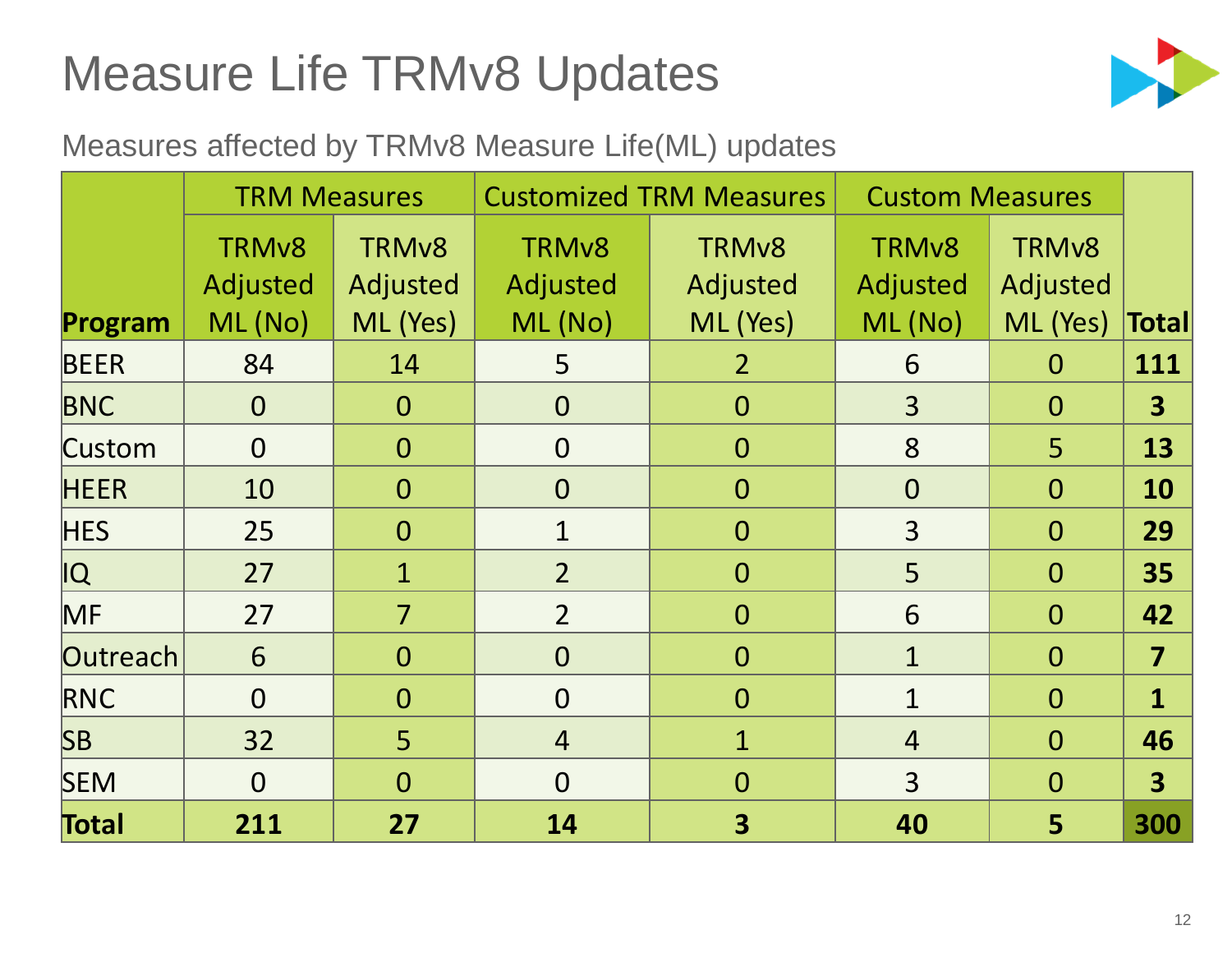Adjustable Savings Goal – TRM Measure Life Updates



- Measure Life Updates based on TRMv8
	- 4.4.10 High Efficiency Boiler ML increases from 20 to 25 years
	- 4.4.48 Small Commercial Thermostats (Programmable Thermostats)
		- ML increases from 8 to 11 years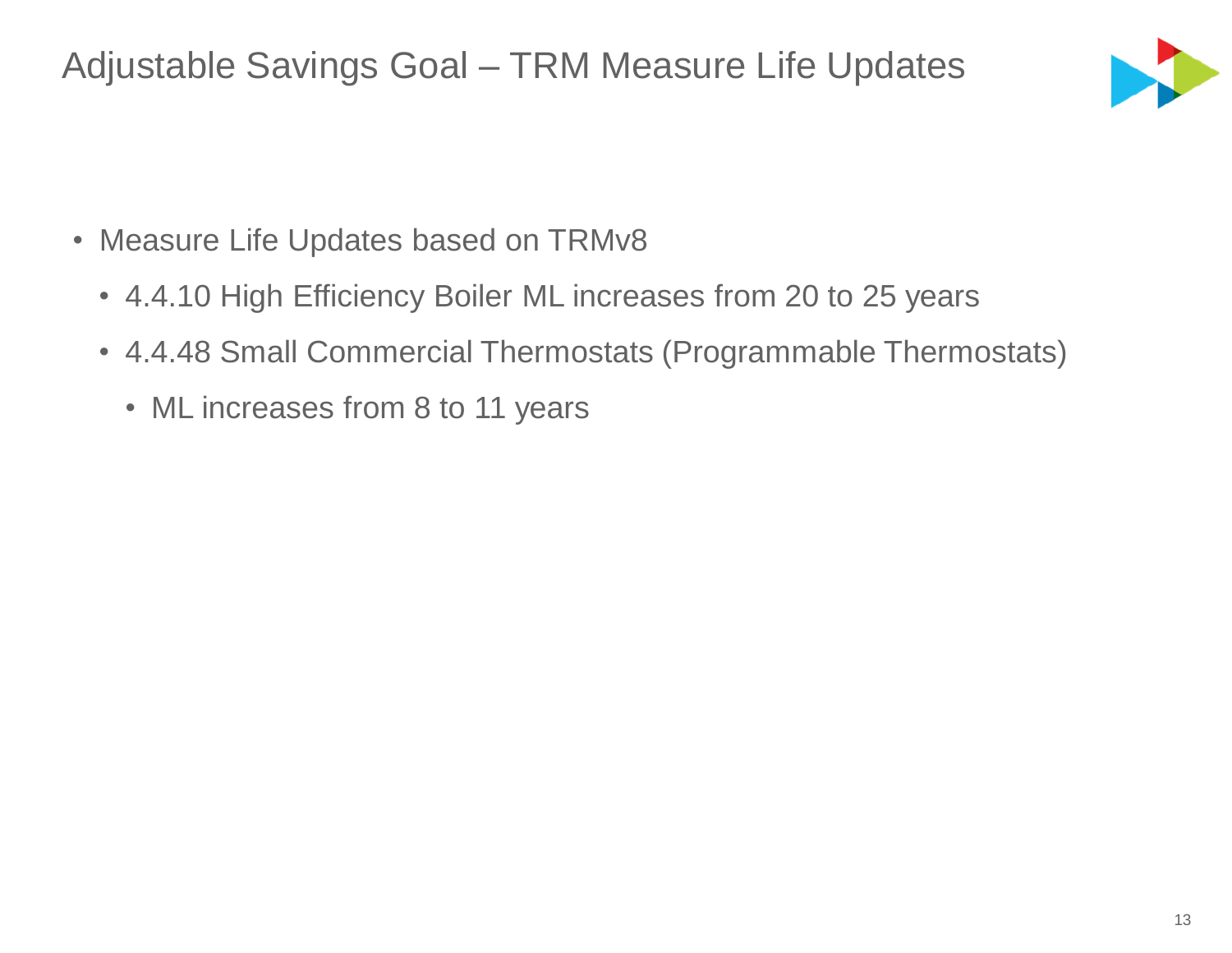#### Custom Measure Life Updates



- Custom Project Measure Life Updates based on Custom EUL research/ TRMv8 updates
	- Project level measure life details highlighted in Adjustable Savings Goal file under "**Custom ML Segments**" tab

| Program                         | <b>Measure</b>                      | 2018 Measure<br>Life             | 2019 Measure<br><b>Life</b>      | 2020 Measure<br>Life             | 2021 Measure<br>Life            |
|---------------------------------|-------------------------------------|----------------------------------|----------------------------------|----------------------------------|---------------------------------|
| (a)<br>$\overline{\phantom{a}}$ | (b)<br>$\overline{\phantom{a}}$     | (bn)<br>$\overline{\phantom{a}}$ | (bo)<br>$\overline{\phantom{a}}$ | (bp)<br>$\overline{\phantom{a}}$ | (bq)<br>$\overline{\mathbf{v}}$ |
|                                 | Custom Project - Industrial &       |                                  |                                  |                                  |                                 |
| <b>Custom</b>                   | Manufacturing                       | 20.1                             | 20.1                             | 19.2                             | 19.2                            |
| <b>Custom</b>                   | <b>Custom Project - Commercial</b>  | 20.4                             | 20.4                             | 18.5                             | 18.5                            |
| <b>Custom</b>                   | <b>Custom Project - Healthcare</b>  | 20.0                             | 20.0                             | 19.7                             | 19.7                            |
| <b>Custom</b>                   | <b>Custom Project - Education</b>   | 23.0                             | 23.0                             | 20.8                             | 20.8                            |
| <b>Custom</b>                   | <b>Custom Project - Hospitality</b> | 19.0                             | 19.0                             | 18.2                             | 18.2                            |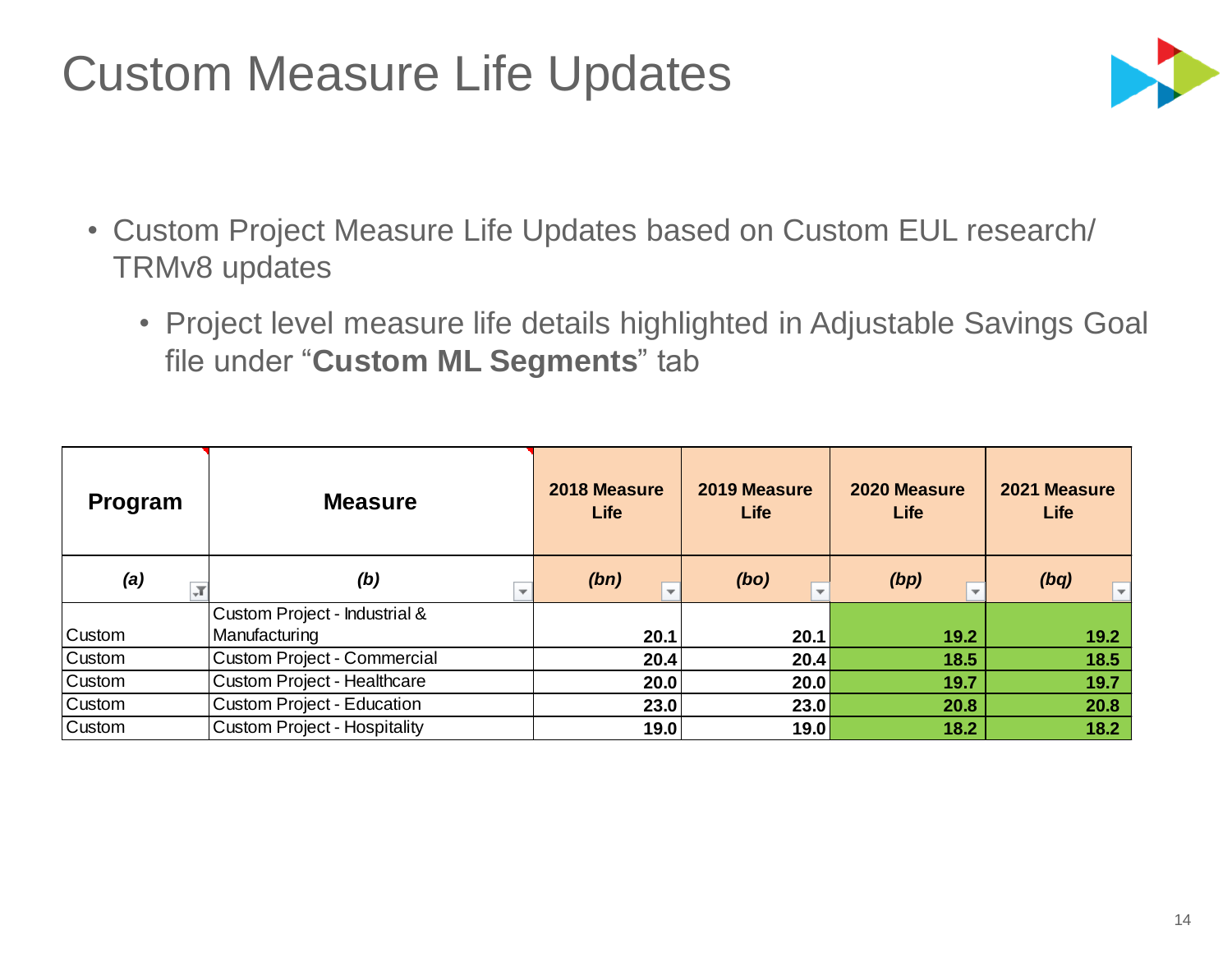#### Adjusted Weighted Average Measure Life Updates



|                           |                                                                |                                                                | <b>Plan Life Cycle Savings</b>                                 |                                                                |                                                            | <b>Adjusted Life Cycle Savings</b>                       |                                                          |                                                          |                                                          |                                                                          |  |
|---------------------------|----------------------------------------------------------------|----------------------------------------------------------------|----------------------------------------------------------------|----------------------------------------------------------------|------------------------------------------------------------|----------------------------------------------------------|----------------------------------------------------------|----------------------------------------------------------|----------------------------------------------------------|--------------------------------------------------------------------------|--|
|                           | <b>Plan Life</b><br><b>Cycle</b><br><b>Savings</b><br>(Therms) | <b>Plan Life</b><br><b>Cycle</b><br><b>Savings</b><br>(Therms) | <b>Plan Life</b><br><b>Cycle</b><br><b>Savings</b><br>(Therms) | <b>Plan Life</b><br><b>Cycle</b><br><b>Savings</b><br>(Therms) | <b>Total Plan Life</b><br><b>Cycle Savings</b><br>(Therms) | <b>Adjusted Life</b><br><b>Cycle Savings</b><br>(Therms) | <b>Adjusted Life</b><br><b>Cycle Savings</b><br>(Therms) | <b>Adjusted Life</b><br><b>Cycle Savings</b><br>(Therms) | <b>Adjusted Life</b><br><b>Cycle Savings</b><br>(Therms) | <b>Total Adjusted</b><br><b>Life Cycle</b><br><b>Savings</b><br>(Therms) |  |
| Program                   | 2018                                                           | 2019                                                           | 2020                                                           | 2021                                                           | <b>Plan Period</b>                                         | 2018                                                     | 2019                                                     | 2020                                                     | 2021                                                     | <b>Plan Period</b>                                                       |  |
| (a)                       | (u)                                                            | (v)                                                            | (w)                                                            | (x)                                                            | (y)                                                        | (z)                                                      | (aa)                                                     | (ab)                                                     | (ac)                                                     | (ad)                                                                     |  |
|                           |                                                                |                                                                |                                                                |                                                                |                                                            |                                                          |                                                          |                                                          |                                                          |                                                                          |  |
| <b>BEER</b>               | 28,313,928                                                     | 28,313,928                                                     | 28,313,928                                                     | 28,313,928                                                     | 113,255,711                                                | 28,313,928                                               | 28,397,308                                               | 29,209,255                                               | 29,209,255                                               | 115,129,746                                                              |  |
| <b>BNC</b>                | 7,856,808                                                      | 7,856,808                                                      | 7,856,808                                                      | 7,856,808                                                      | 31,427,232                                                 | 7,856,808                                                | 6,474,010                                                | 6,474,010                                                | 6,474,010                                                | 27,278,838                                                               |  |
| <b>Custom</b>             | 57,132,950                                                     | 57,132,950                                                     | 57,132,950                                                     | 57,132,950                                                     | 228,531,798                                                | 57,132,950                                               | 57,132,950                                               | 52,341,940                                               | 52,341,940                                               | 218,949,779                                                              |  |
| <b>Outreach</b>           | 6,076,011                                                      | 6,076,011                                                      | 6,076,011                                                      | 6,076,011                                                      | 24,304,043                                                 | 6,076,011                                                | 6,709,273                                                | 6,709,273                                                | 6,709,273                                                | 26,203,831                                                               |  |
| <b>HEER</b>               | 54,892,272                                                     | 54,892,272                                                     | 54,892,272                                                     | 54,892,272                                                     | 219,569,089                                                | 54,892,272                                               | 54,349,363                                               | 54,349,363                                               | 54,349,363                                               | 217,940,362                                                              |  |
| <b>HES</b>                | 8,244,396                                                      | 8,244,396                                                      | 8,244,396                                                      | 8,244,396                                                      | 32,977,583                                                 | 8,244,396                                                | 7,929,419                                                | 7,929,419                                                | 7,929,419                                                | 32,032,654                                                               |  |
| IQ                        | 31,539,683                                                     | 31,539,683                                                     | 31,539,683                                                     | 31,539,683                                                     | 126, 158, 734                                              | 31,539,683                                               | 31,516,697                                               | 32,199,104                                               | 32,199,104                                               | 127,454,587                                                              |  |
| <b>MF</b>                 | 6,352,344                                                      | 6,352,344                                                      | 6,352,344                                                      | 6,352,344                                                      | 25,409,378                                                 | 6,352,344                                                | 6,452,351                                                | 6,763,079                                                | 6,763,079                                                | 26,330,853                                                               |  |
| <b>RNC</b>                | 4,870,125                                                      | 4,870,125                                                      | 4,870,125                                                      | 4,870,125                                                      | 19,480,500                                                 | 4,870,125                                                | 4,870,125                                                | 4,870,125                                                | 4,870,125                                                | 19,480,500                                                               |  |
| <b>SB</b>                 | 4,908,099                                                      | 4,908,099                                                      | 4,908,099                                                      | 4,908,099                                                      | 19,632,396                                                 | 4,908,099                                                | 4,964,865                                                | 5,421,137                                                | 5,421,137                                                | 20,715,238                                                               |  |
| <b>SEM</b>                | 2,897,412                                                      | 2,897,412                                                      | 2,897,412                                                      | 2,897,412                                                      | 11,589,648                                                 | 2,897,412                                                | 4,829,020                                                | 4,829,020                                                | 4,829,020                                                | 17,384,472                                                               |  |
| Portfolio<br><b>Total</b> | 213,084,028                                                    | 213,084,028                                                    | 213,084,028 213,084,028                                        |                                                                | 852,336,113                                                | 213,084,028                                              | 213,625,381                                              | 211,095,725                                              | 211,095,725                                              | 848,900,859                                                              |  |
|                           |                                                                |                                                                |                                                                | Plan WAML                                                      | 12.91                                                      |                                                          |                                                          |                                                          | <b>Adjusted WAML</b>                                     | 12.89                                                                    |  |

Note: All weighted average measure life updates presented have been reviewed and confirmed by Third Party Evaluator (Guidehouse).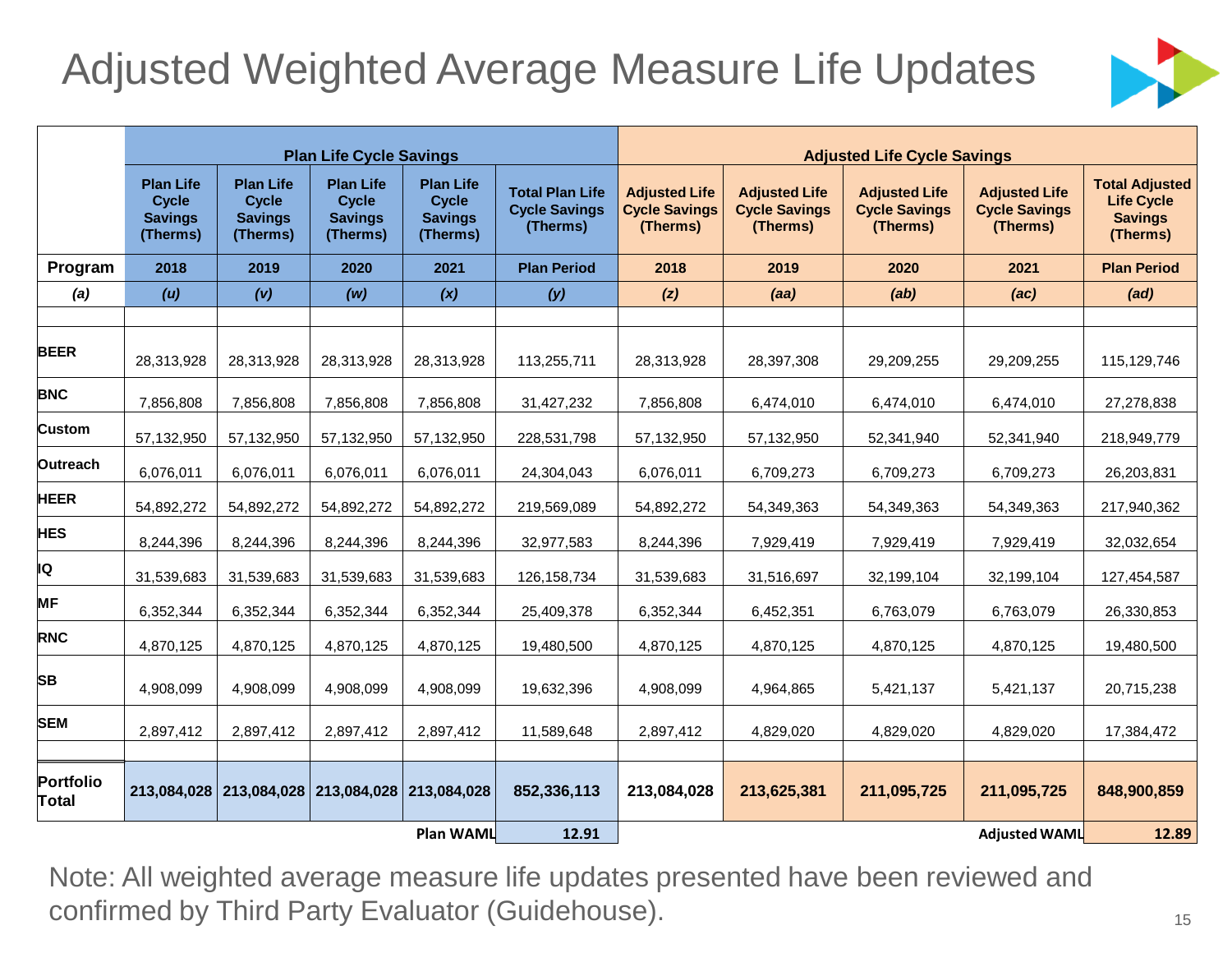#### Adjusted Weighted Average Measure Life Updates



| <b>Year</b>                              | <b>Plan Net</b><br><b>Therms</b> | <b>Plan Life</b><br><b>Cycle Therms</b> |  | <b>Adjusted Net</b><br><b>Therms</b> | <b>Adjusted Life</b> | <b>Life Cycle</b><br><b>Cycle Therms Therm Change</b> |
|------------------------------------------|----------------------------------|-----------------------------------------|--|--------------------------------------|----------------------|-------------------------------------------------------|
| 2018                                     | 16,509,650                       | 213,084,028                             |  | 16,509,650                           | 213,084,028          |                                                       |
| 2019                                     | 16,509,650                       | 213,084,028                             |  | 16,406,931                           | 213,625,381          | 541,353                                               |
| 2020                                     | 16,509,650                       | 213,084,028                             |  | 16,468,775                           | 211,095,725          | (1,988,303)                                           |
| 2021                                     | 16,509,650                       | 213,084,028                             |  | 16,468,775                           | 211,095,725          | (1,988,303)                                           |
| <b>Total</b>                             | 66,038,601                       | 852,336,113                             |  | 65,854,131                           | 848,900,859          |                                                       |
| <b>Difference to Plan</b>                |                                  |                                         |  | (184, 470)                           | (3,435,254)          |                                                       |
| <b>WAML</b>                              | 12.91                            |                                         |  | 12.89                                |                      |                                                       |
| <b>Stipulated WAML</b><br><b>Minimum</b> | 11.91                            |                                         |  |                                      | 11.89                |                                                       |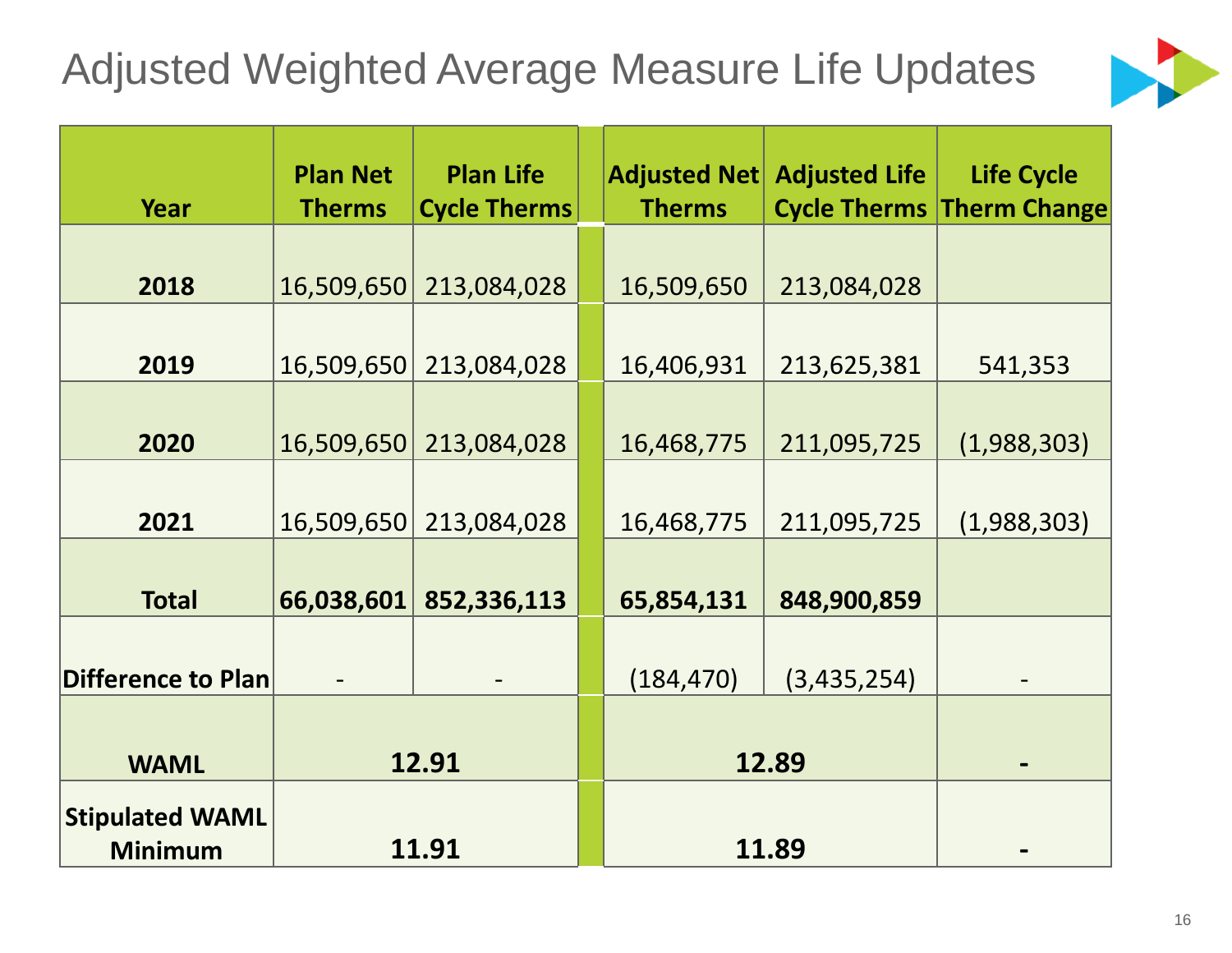# Adjustable Savings Goals with WAML

# Questions & Next Steps